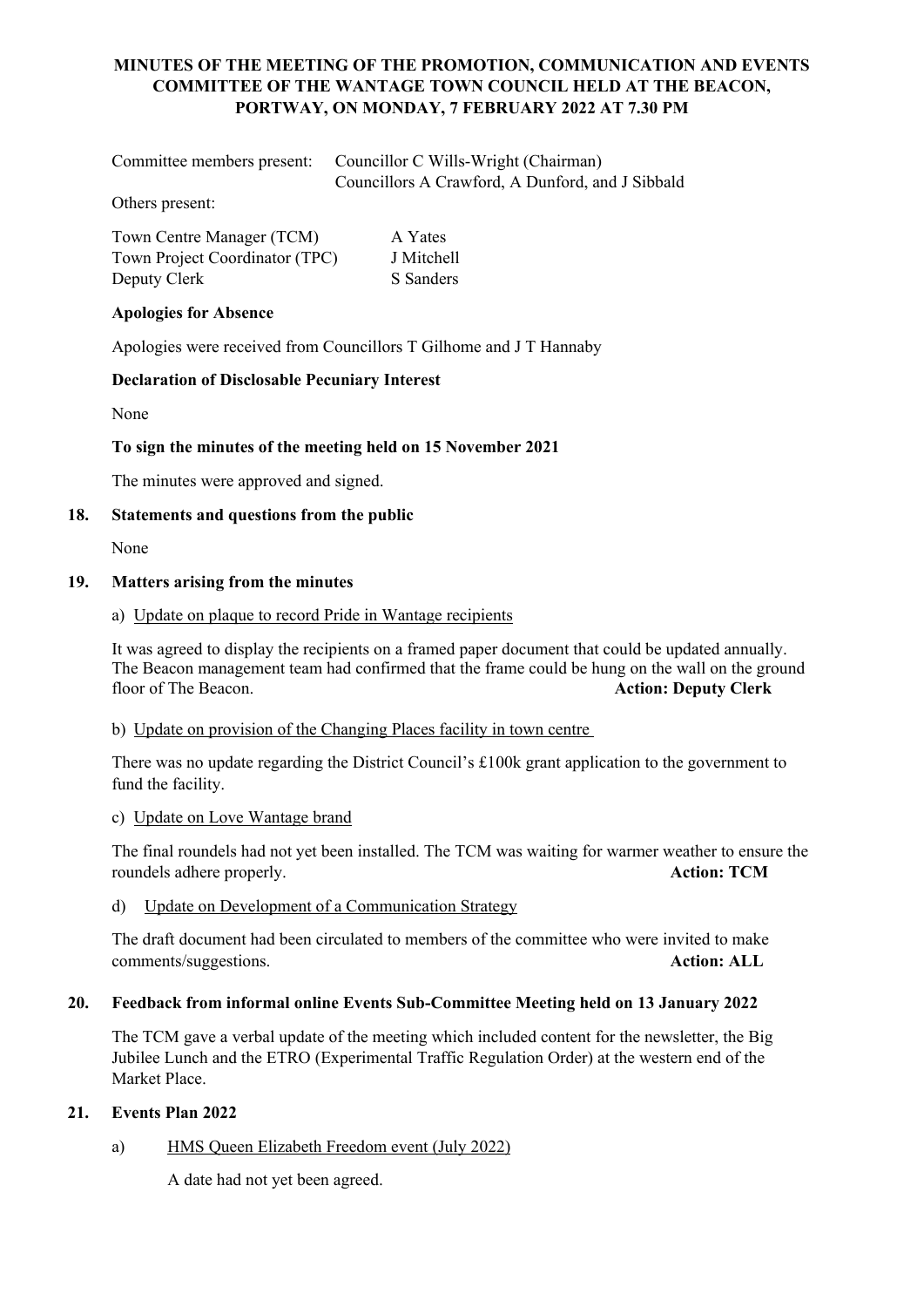#### b) Queen's Platinum Jubilee – The Big Jubilee Lunch Sunday 5 June 2022

A budget of £11k had been agreed for the event.

The following had been booked: Five live acts, small fair rides (including an operator), a curtain sided lorry (to be used as a stage). food stalls, and a licenced bar.

It was agreed that biodegradable or reusable bunting (red, white and blue) should be sourced and be used to decorate the market square car park, using the canopy poles, and around the buildings in the market place. It was hoped that this would be in place by 15 May 2022 in preparation for the first artisan market and to allow time for any problems encountered.

All other decorations, tablecloths handheld flags etc should also be biodegradable or reusable. Costs were being put together. It was suggested that a local community resource could be approached and invited to make the bunting. **Action: TCM/Sibbald**

The TCM and TPC had met with Stephen Dexter, representative of Grove Rugby Club, to review arrangements of the Grove Extravaganza to be held on 4 June 2022 and to ensure there would not be too much overlap of activities. They had agreed to work together to share resources, contacts and support each other with advertising of the two events.

Councillor Dunford to check if the Climate Emergency Group would like a stall at the Grove Extravaganza. **Action: Dunford**

The TCM had agreed to be the event organiser and the TPC would be the event assistant. Councillor Crawford agreed to be the PR spokesperson. There were a couple of other roles to be filled. It was agreed that the TCM would ask councillors if they were able to assist with these and any other tasks leading up to and on the day of the event. **Action: TCM**

The Council own six foldable tables and several chairs. It was agreed to purchase additional tables and chairs.

ON THE PROPOSITION of Councillor Crawford SECONDED by Councillor Dunford IT WAS RESOLVED to order 10 foldable tables and 20 benches from Haynes of Challow at a cost of £550. **Action: Deputy Clerk**

It was agreed that there would be a programme for the event and that people/organisations contributing to the event would be mentioned in it.

It was thought that various youth organisations may wish to be involved in helping with the event on the day. Councillor Sibbald would make contact to gauge interest.

**Action: Sibbald**

It was agreed that polo shirts with the official Platinum Jubilee logo and 'Crew' on the back would be sourced. **Action: TCM**

#### c) Carnival & Armed Forces Day 26 June 2022

There was no update.

#### d) Electric Vehicle Show

The event was to take place on Saturday 23 April 2022 at the Kingsgrove development. Councillor Dunford was to find out if the Climate Emergency Group/Sustainable Wantage would like a stall at the event and if they could bring the electric bike that was funded by